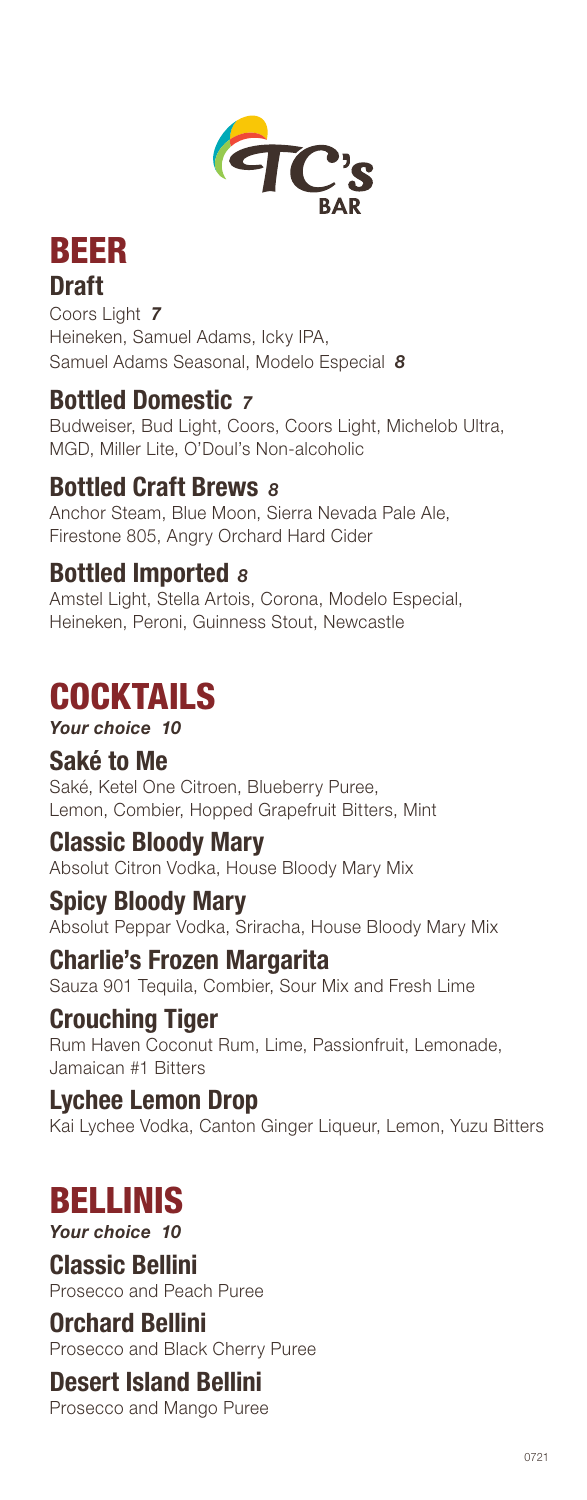# WINE *Glass Bottle*

| <b>Sparkling</b>                                                                | ulass | DULLIC |
|---------------------------------------------------------------------------------|-------|--------|
| Domaine Chandon, Brut                                                           | 14    | 42     |
| Le Grand Courtage Brut Rosé                                                     | 11    |        |
| <b>White</b>                                                                    |       |        |
| Albariño, Paco & Lola                                                           | 9     | 35     |
| Chardonnay, La Crema                                                            | 11    | 42     |
| Chardonnay, Mirassou                                                            | 8     | 30     |
| Chardonnay, Rombauer                                                            | 16    | 60     |
| Chenin Blanc, Marcel Dubois                                                     | 5.5   | 20     |
| Gewürztraminer, Chateau Ste. Michelle 7.5                                       |       | 28     |
| Pinot Gris/Grigio, Benton Lane                                                  | 9     | 35     |
| Riesling, Chateau Ste. Michelle "Eroica"                                        | 11.5  | 45     |
| Sauvignon Blanc, Brancott                                                       | 9     | 35     |
| White Blend, Conundrum                                                          | 12.5  | 49     |
| <b>Blush / Rose</b>                                                             |       |        |
| Cinsault/Mourvèdre/Grenache, Cloud Chaser_9.5_                                  |       | 38     |
| <b>Red Wine</b>                                                                 |       |        |
| Cabernet Sauvignon, Frank Family 19.75                                          |       | 78     |
| Cabernet Sauvignon, Justin                                                      | 12    | 47     |
| Grenache, D'Arenberg "The Derelict Vineyard"_12_                                |       | 48     |
| Italian Varietals, Ruffino "Ducale"                                             | 13    | 50     |
|                                                                                 | 15    | 60     |
| Merlot, Mirassou<br>the control of the control of the control of the control of | 8     | 30     |
| Merlot, Rombauer, Carneros                                                      | 16    | 60     |
| Petite Sirah, Guenoc                                                            | 9     | 35     |
| Pinot Noir, Belle Glos "Dairyman Vineyard" 16                                   |       | 60     |
| Pinot Noir, Mirassou                                                            | 8     | 30     |
|                                                                                 | 13.5  | 50     |
| Zinfandel, Montevina                                                            | 8     | 30     |

# BOTTLED WATER, ETC.

| Acqua Panna Litre              |     |
|--------------------------------|-----|
| Pellegrino 500ml/Litre         | 4/6 |
| Red Bull or Sugarfree Red Bull | 5.5 |

# SPECIALTY COFFEES

| Espresso Single/Double |        |
|------------------------|--------|
| Cappuccino             |        |
| Café Latte             |        |
| Café Mocha             | $55 -$ |

### BOBA TEA *Your choice 5*

Milk Tea Tiger Tea, Black Sugar, Coconut-Ginger

### Fruit Tea

Kumquat, Lychee, Mango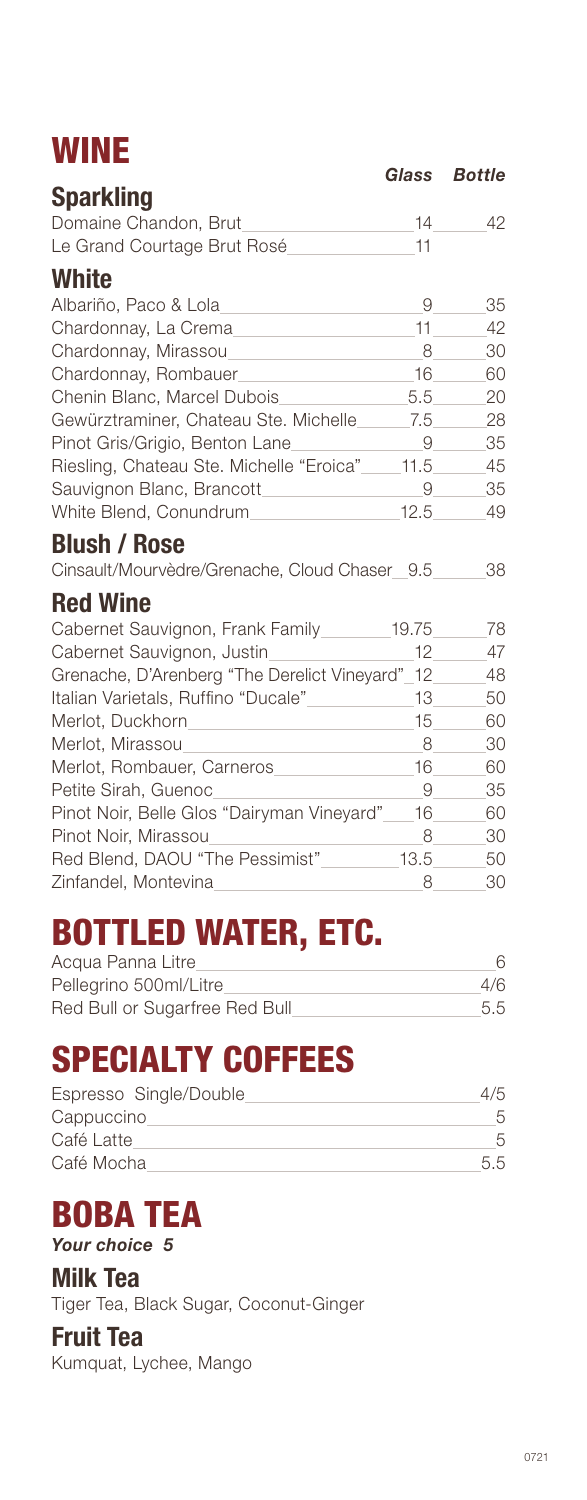

# HOT TODDIES

### *Your choice 10*

### Irish Coffee

Jameson Irish Whisky, Whipped Cream

### Keoke Coffee

Kahlua, Brandy, Crème de Cacao, Whipped Cream

#### Hot Apple Pie

Spiced Cider, Tuaca, Whipped Cream

### Italian Hot Chocolate

Sambuca Molinari, Whipped Cream

# SELECTED SPIRITS

### Gin

| Beefeater       | 8.5 |
|-----------------|-----|
| Bombay Dry      | 8.5 |
| Bombay Sapphire | 10. |
| Tanqueray       |     |

### Rum

| Bacardi Light  |     |
|----------------|-----|
| Captain Morgan | 10. |
| Malibu         |     |
| Myer's Dark    | 10. |

### **Tequila**

| 1800 Silver          | 1()             |
|----------------------|-----------------|
| Cazadores Reposado   | 1 $\cap$        |
| Don Julio Añejo      | 12.             |
| Patron Añejo         | 12 <sup>°</sup> |
| <b>Patron Silver</b> | 12.             |
| Sauza Gold           |                 |

### Vodka

| Absolut          |    |
|------------------|----|
| Absolut Mandrin  | 9  |
| Belvedere        | 12 |
|                  | 12 |
| Grey Goose       | 12 |
| Ketel One        | 10 |
| Ketel One Citron | 10 |
| Stoli            | 10 |
| Stoli Razberi    | 10 |
| Stoli Vanil      | 10 |
| Tito's           | 10 |